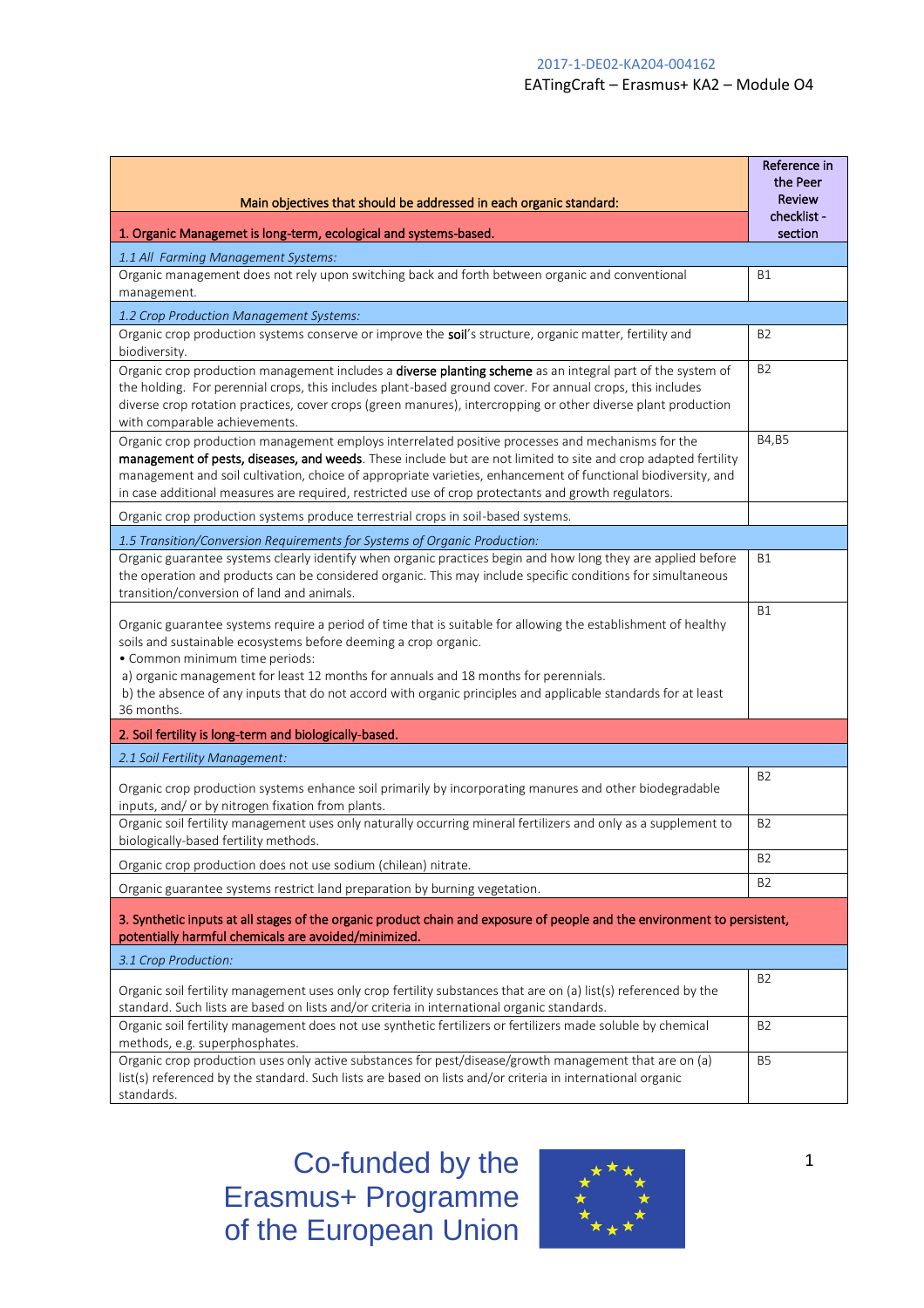#### EATingCraft – Erasmus+ KA2 – Module O4

| Organic crop production ensures that co-formulants (e.g. inerts and synergists) in formulated farm input<br>products are not carcinogens, mutagens, teratogens or neurotoxins.                                                                                         |                                 |
|------------------------------------------------------------------------------------------------------------------------------------------------------------------------------------------------------------------------------------------------------------------------|---------------------------------|
| Organic soil fertility management does not use human excrement on crops for human consumption without<br>measures to protect humans from pathogens.                                                                                                                    |                                 |
| 3.4. Contamination: all systems:                                                                                                                                                                                                                                       |                                 |
| Organic management takes precautionary measures to avoid contamination (commonly this includes<br>barriers/buffers in production, cleaning of farm equipment, separation and cleaning in processing).                                                                  | <b>B6</b>                       |
| Organic processing management identifies and minimizes risks of product contamination.                                                                                                                                                                                 | <b>B6</b>                       |
| 4. Pollution and degradation of the production/processing unit and surrounding environment from production/processing<br>activities are minimized.                                                                                                                     |                                 |
| 4.1 Farm Production and Beekeeping:                                                                                                                                                                                                                                    |                                 |
| Organic management maintains or enhances biodiversity in crop and non-crop habitats on the farm holding.                                                                                                                                                               | B7                              |
| Organic crop production systems employ measures to prevent land degradation, such as erosion and<br>salinization.                                                                                                                                                      | <b>B2</b>                       |
| Organic soil fertility management prevents pollution of the environment, including land and water, by inputs<br>and practices.                                                                                                                                         | B <sub>2</sub> , B <sub>3</sub> |
| Organic management ensures that water resources are used sustainably.                                                                                                                                                                                                  | B <sub>3</sub>                  |
| Organic management does not undertake any actions that negatively impact high conservation value areas.                                                                                                                                                                | <b>B7</b>                       |
| Organic guarantee systems restrict use of synthetic coverings and mulches in organic production systems.                                                                                                                                                               |                                 |
| 5. Certain unproven, unnatural and harmful technologies are excluded from the system.                                                                                                                                                                                  |                                 |
| 5.1 Genetically Modified Organisms                                                                                                                                                                                                                                     |                                 |
| Organic management systems do not use genetically modified organisms (GMO) or their derivatives, except<br>vaccines, in all stages of organic production and processing.                                                                                               | B <sub>8</sub>                  |
| 5.4 Nanotechnology (this aspect is increasingly being covered by organic standards but is still new and mostly<br>non covered by regulations)                                                                                                                          |                                 |
| Organic production and processing systems do not intentionally manufacture or use nanomaterials.                                                                                                                                                                       |                                 |
| 8. Organic integrity is maintained throughout the supply chain.                                                                                                                                                                                                        |                                 |
| 8.1 Crop Production                                                                                                                                                                                                                                                    |                                 |
| <b>Seeds and Planting Material</b>                                                                                                                                                                                                                                     |                                 |
| Organic crop production uses organic seed and planting materials unless such seed and materials are<br>unavailable.                                                                                                                                                    | B8                              |
| Organic crop production systems use non-chemically treated seeds and planting materials whenever available.                                                                                                                                                            | B <sub>8</sub>                  |
| Parallel and Split Production<br>Organic management completely and clearly separates the non-organic and organic parts and products of<br>holdings with split or parallel production, e.g. physical barriers, management practices, storage of inputs and<br>products. |                                 |
| 8.3 Processing and Handling                                                                                                                                                                                                                                            |                                 |
| Organic management employs only those systems for cleaning and disinfecting surfaces, machinery and<br>processing facilities that prevent contamination of organic product.                                                                                            | B <sub>9</sub>                  |
| Organic processing ensures that packaging and storage/transportation containers do not contaminate the<br>organic product they contain.                                                                                                                                |                                 |
| 9. Organic identity is provided in the supply chain.                                                                                                                                                                                                                   |                                 |
| Labeling identifies the person or company legally responsible for the product and the body that assures<br>conformity to the applicable organic standard.                                                                                                              |                                 |
| 10. Fairness, respect and justice, equal opportunities and non-discrimination is afforded to employees and<br>workers                                                                                                                                                  |                                 |

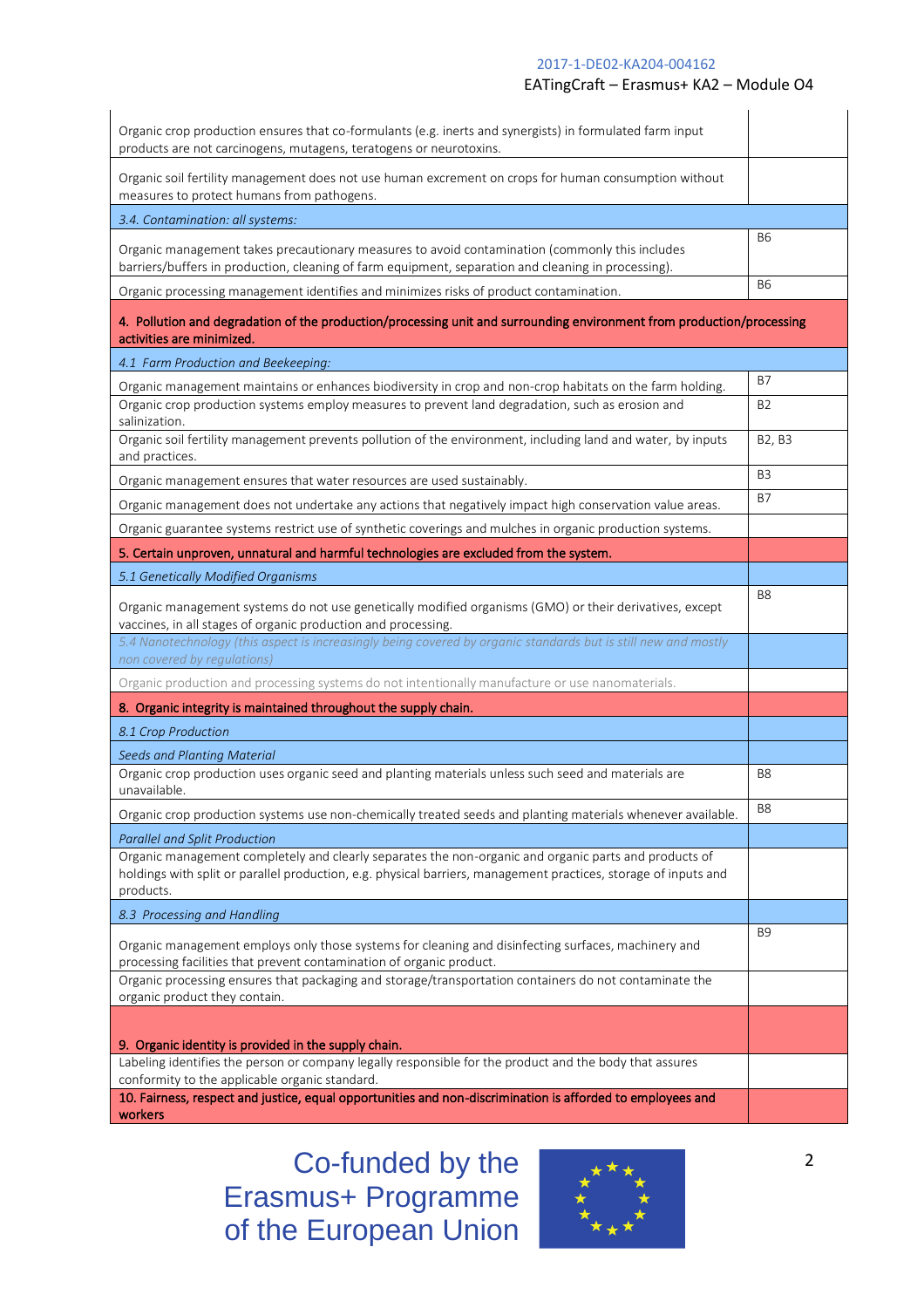#### EATingCraft – Erasmus+ KA2 – Module O4

| *** this objective is commonly addressed in private standards although not usually in the scope of government<br>organic standards.                                                                                                                                       |    |
|---------------------------------------------------------------------------------------------------------------------------------------------------------------------------------------------------------------------------------------------------------------------------|----|
| Organic operations in countries where social legislation is not in place or not enforced have social policies in<br>place. Such policies should be in accordance with the International Labor Organization's Declaration on<br>Fundamental Principles and Rights at Work. | A2 |
| Organic operations ensure that employees and contracted workers have the freedom to associate, the right to<br>organize and the right to bargain collectively.                                                                                                            |    |
|                                                                                                                                                                                                                                                                           |    |
| Organic operations provide all employees and contractors with equal opportunities and do not subject them<br>to discrimination.                                                                                                                                           |    |
| Organic operations do not violate human rights and they provide fair working conditions for employees and<br>contracted workers.                                                                                                                                          | A2 |
| Organic operations do not use any type of forced or involuntary labor.                                                                                                                                                                                                    | A2 |
| Organic operations guarantee the integral well-being of any children who work in the operation.                                                                                                                                                                           |    |

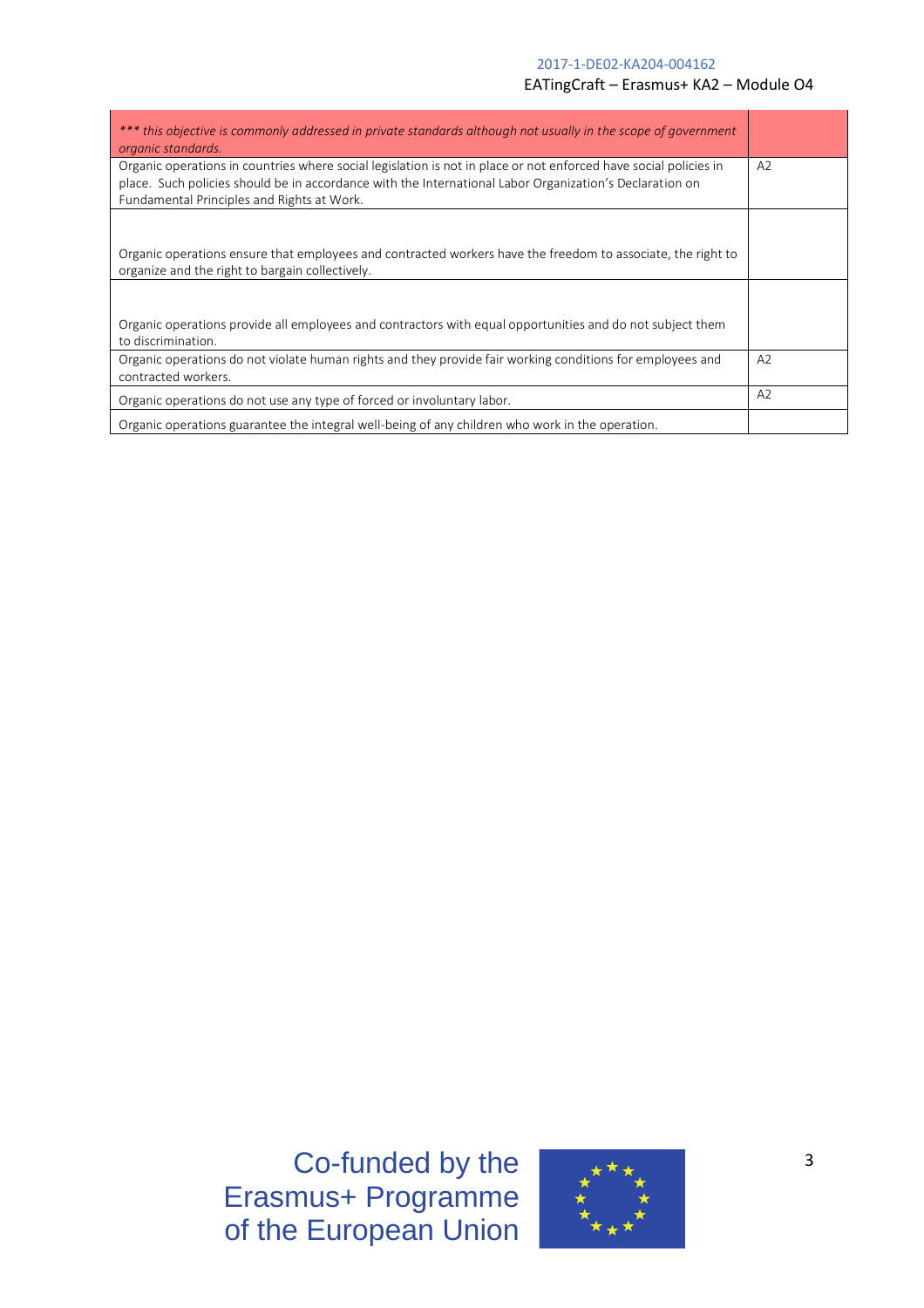|                                                 |                                                                      | <b>Section A:</b> provides basic information about the producer and the property to be certified. |
|-------------------------------------------------|----------------------------------------------------------------------|---------------------------------------------------------------------------------------------------|
| Peer Review Checklist Template: Crop production | management practices.                                                | Section B: covers the history of the property, the overall vision and your year-on-year           |
| Date of the review:                             | Section C: deals with the producer's activities of the current year. |                                                                                                   |
| Name(s) of the peer review team:                |                                                                      |                                                                                                   |
|                                                 |                                                                      |                                                                                                   |
|                                                 |                                                                      |                                                                                                   |
|                                                 |                                                                      |                                                                                                   |

| Co-funded by the      |
|-----------------------|
| Erasmus+ Programme    |
| of the European Union |

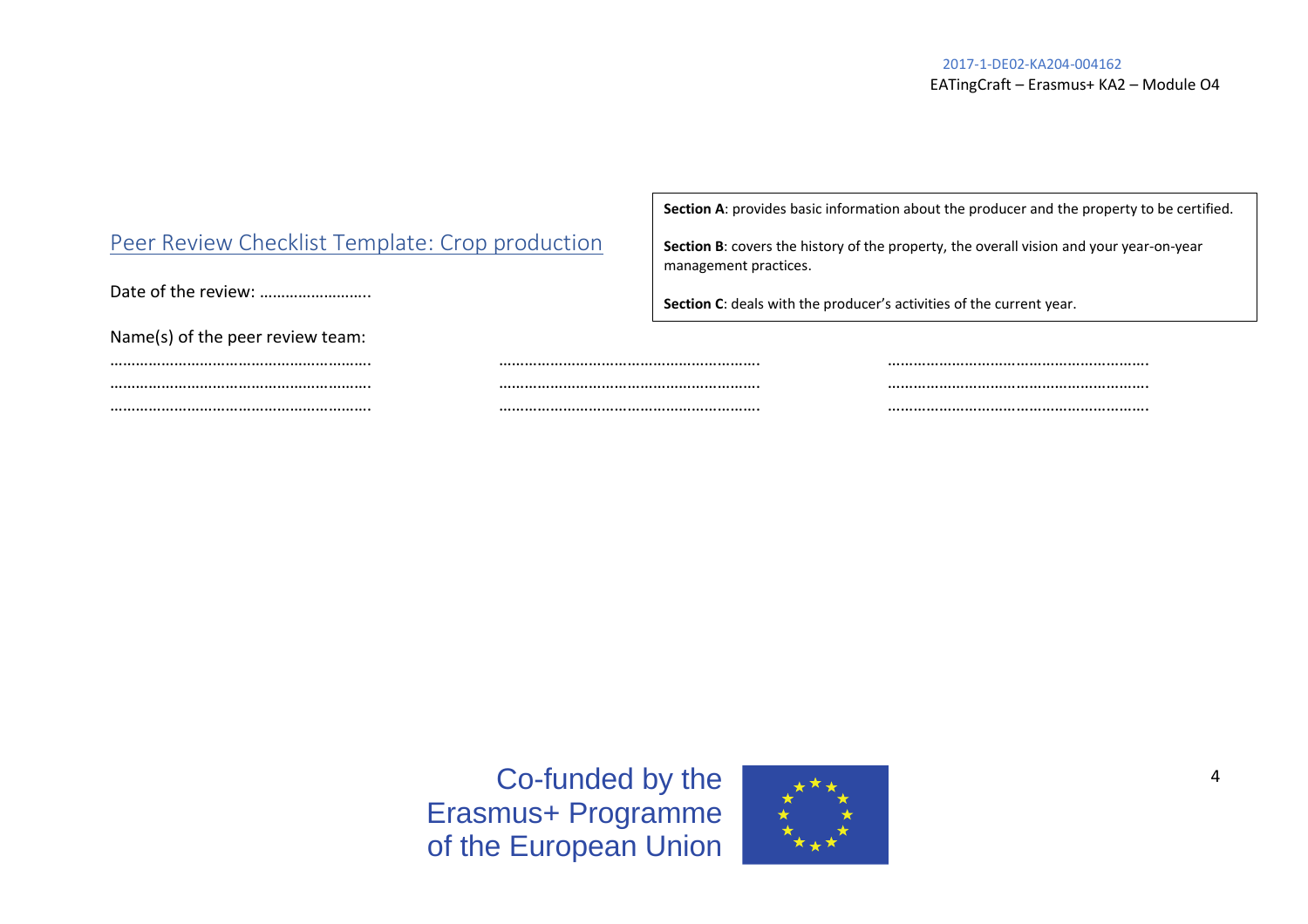# SECTION A:

#### A1 APPLICANT AND PROPERTY DETAILS

| A1.1 | Name(s)                                   |  |
|------|-------------------------------------------|--|
|      |                                           |  |
| A1.2 | <b>Name of Property/Business</b>          |  |
|      |                                           |  |
| A1.3 | <b>Property Address / GPS coordinates</b> |  |
|      |                                           |  |
|      |                                           |  |
| A1.4 | <b>Contact Details</b>                    |  |
|      | Phone (mob):                              |  |
|      | Mobile:                                   |  |
|      | Email:                                    |  |
|      | Website:                                  |  |
|      |                                           |  |

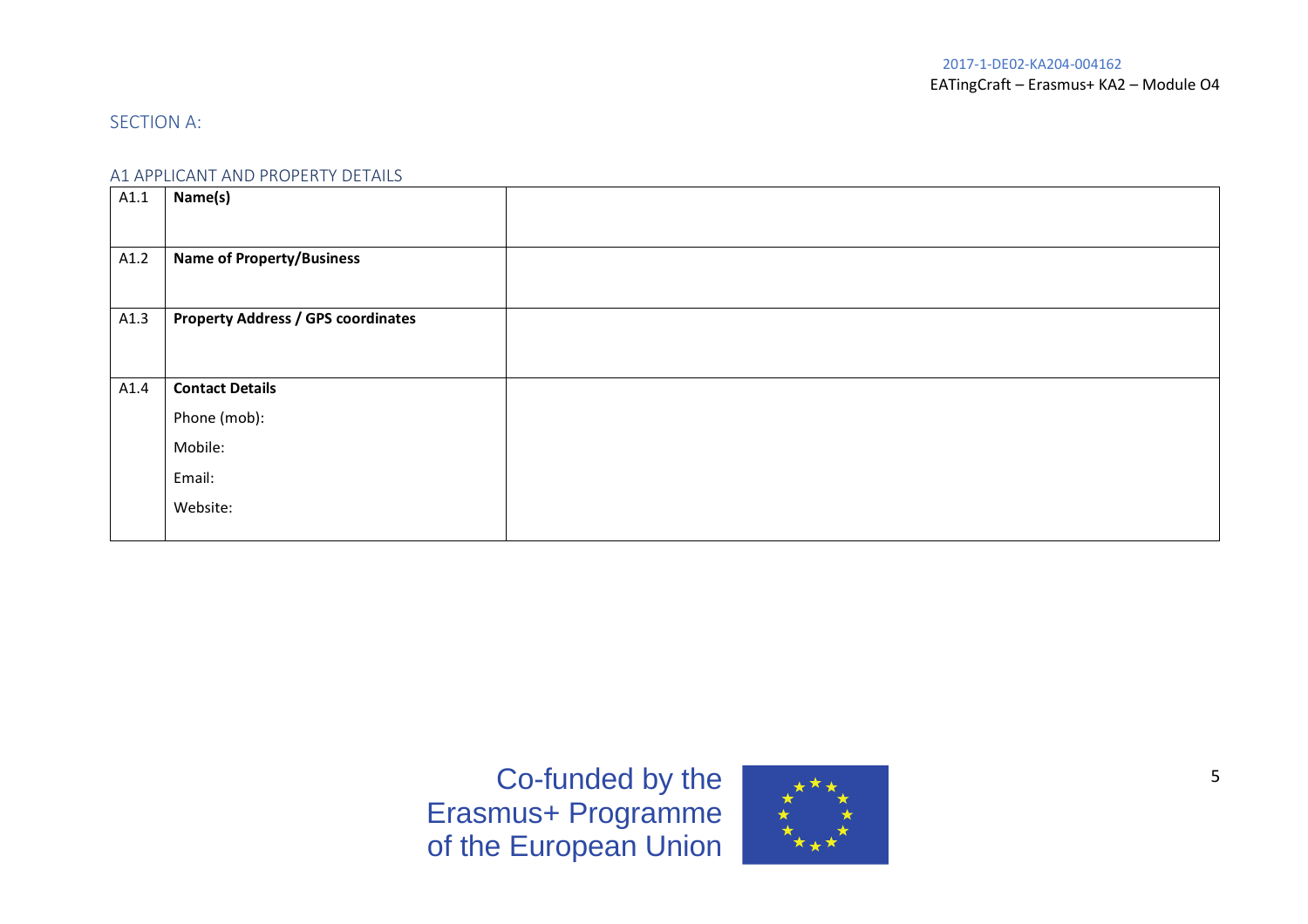#### **INSTRUCTIONS**

**Objective**: The goal of the peer review is two-fold. In part, it aims to verify that the standards are being upheld. Equally important, the peer review is an opportunity for producers to review their practices with their peers and reflect on how to improve practices on their farm.

#### **Preparation**

| Farm review team                                                           | Producer                                                                                                                                                                                                                             |
|----------------------------------------------------------------------------|--------------------------------------------------------------------------------------------------------------------------------------------------------------------------------------------------------------------------------------|
| Read the standards again.                                                  | Read the standards again.                                                                                                                                                                                                            |
| Look at the information previously gathered on the producer (i.e.: first   | Read the peer review checklist.                                                                                                                                                                                                      |
| application form, farm review report of the previous year, summary report) | Prepare to highlights differences, improvements and problems encountered                                                                                                                                                             |
| Make an appointment with the producer to investigate and ask the producer  | during the year.                                                                                                                                                                                                                     |
| to prepare the documents (invoices, receipts, maps, seed and input         | Collect the required documents.                                                                                                                                                                                                      |
| packaging used, cultivation register employment contract etc).             | For example: Land use map, property map, Invoices or receipts with name,<br>place and tel of suppliers, organic certificate (if any), Seed packaging and<br>other inputs used, employment contract(s), if any, of permanent workers. |

#### **Implementation of a peer review**:

- The 1<sup>st</sup> part of the farm review should be done "in the field", visiting the plots under production, the storage areas and the processing/packaging areas.
- The 2<sup>nd</sup> part of the farm review should be done "around a table": you need to seat with the producer and check that all different sections have been answered, additionally you can further check receipts, invoices and the cultivation registers.

#### **During the peer review:**

| Farm review team                                                                            | Producer                                                   |
|---------------------------------------------------------------------------------------------|------------------------------------------------------------|
| Ask questions to determine compliance with the standards.                                   | Walk through the farm/production unit/parcel with the farm |
| Offer feedback and recommendations for improvement.                                         | review team answering questions and sharing openly         |
| Use this form to record what is observed, reported and discussed, pictures are also useful. |                                                            |
| Complete the farm review summary report and return it to the person in charge.              |                                                            |
|                                                                                             |                                                            |

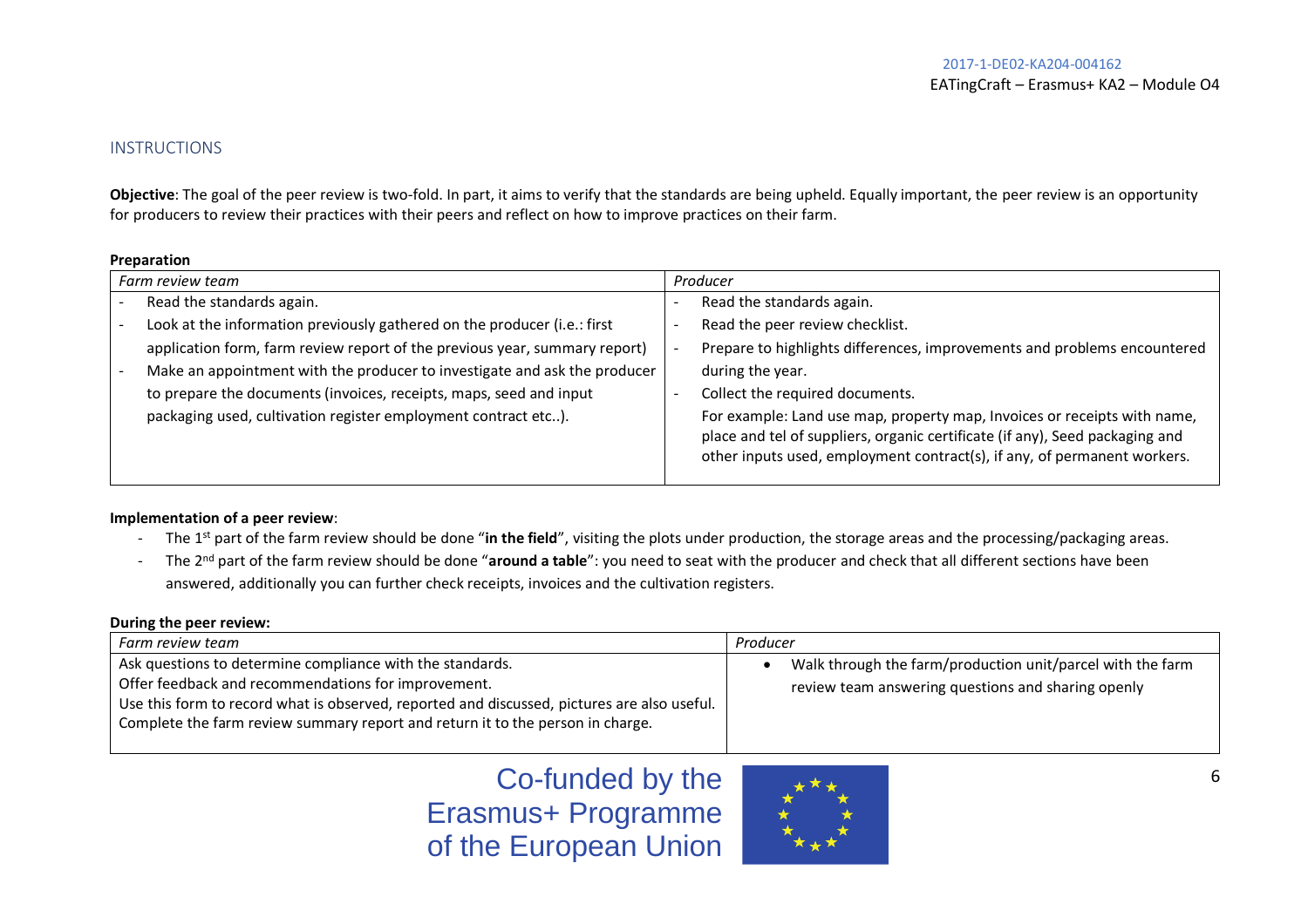PLEASE REMEMBER: It is easy to get side-tracked into specific conversations and discussions. Do that after the farm review is complete. Stay on track and perform a thorough farm review.

A2 GENERAL INFORMATION ON THE PROPERTY

| A2.1 | <b>Current PGS Certification Status:</b>                                                                                        | i.e. New applicant or member since |
|------|---------------------------------------------------------------------------------------------------------------------------------|------------------------------------|
|      | Expiry date of current certificate:                                                                                             |                                    |
| A2.2 | Total area of property (hectares):                                                                                              |                                    |
| A2.3 | Mixed production: Is the entire property or part only to<br>be organically certified by the PGS?<br>Total area to be certified: |                                    |
| A2.4 | Brief description of nature of business/enterprise:                                                                             |                                    |
|      | List the crops currently produced, as well as any other<br>that are planned for the upcoming season.                            |                                    |

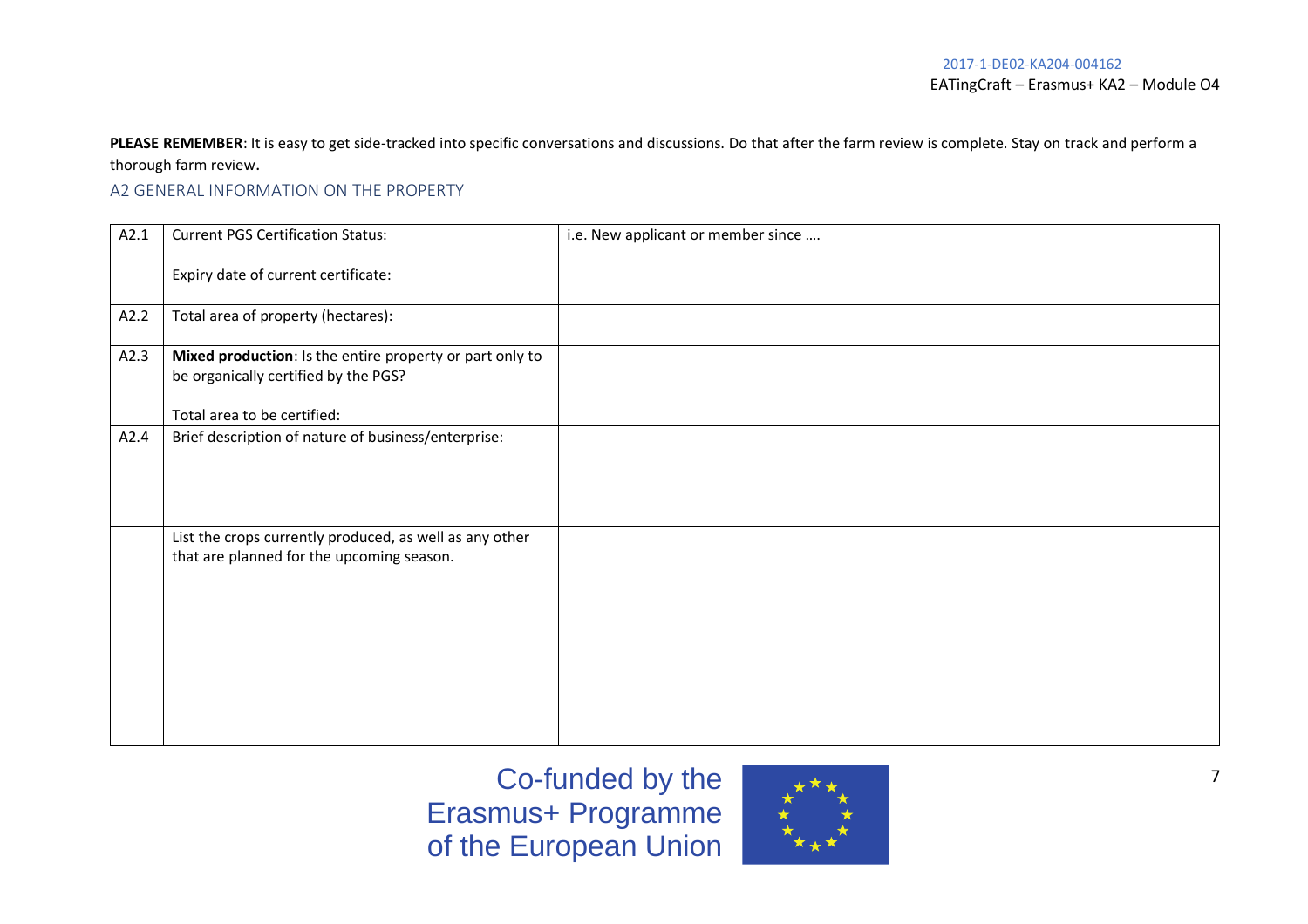| Are there any employees working on the propriety? If<br>yes, which type of contract do they have? |  |
|---------------------------------------------------------------------------------------------------|--|

## B Management

#### B1 History and engagement

| <b>B1.1</b> | How long have you owned/managed this               |  |
|-------------|----------------------------------------------------|--|
|             | property?                                          |  |
|             | When did you begin conversion towards 'organic'    |  |
|             | management of this property?                       |  |
|             | Are you already organic certified by a third-party |  |
|             | certification body? If yes whom?                   |  |
|             | When was the last time that synthetic fertilizer,  |  |
|             | pesticide or herbicide were used on the property?  |  |
|             | What was applied?                                  |  |
|             | What sources do you use for information, advice,   |  |
|             | and education on organics/natural farming          |  |
|             | practices?                                         |  |
|             | What are your long-term goals for the organic      |  |
|             | management of the property?                        |  |
|             |                                                    |  |
|             | Do you need clarification of the Organic Standards |  |
|             | in any way in regard to your property or           |  |
|             | management?                                        |  |
|             |                                                    |  |

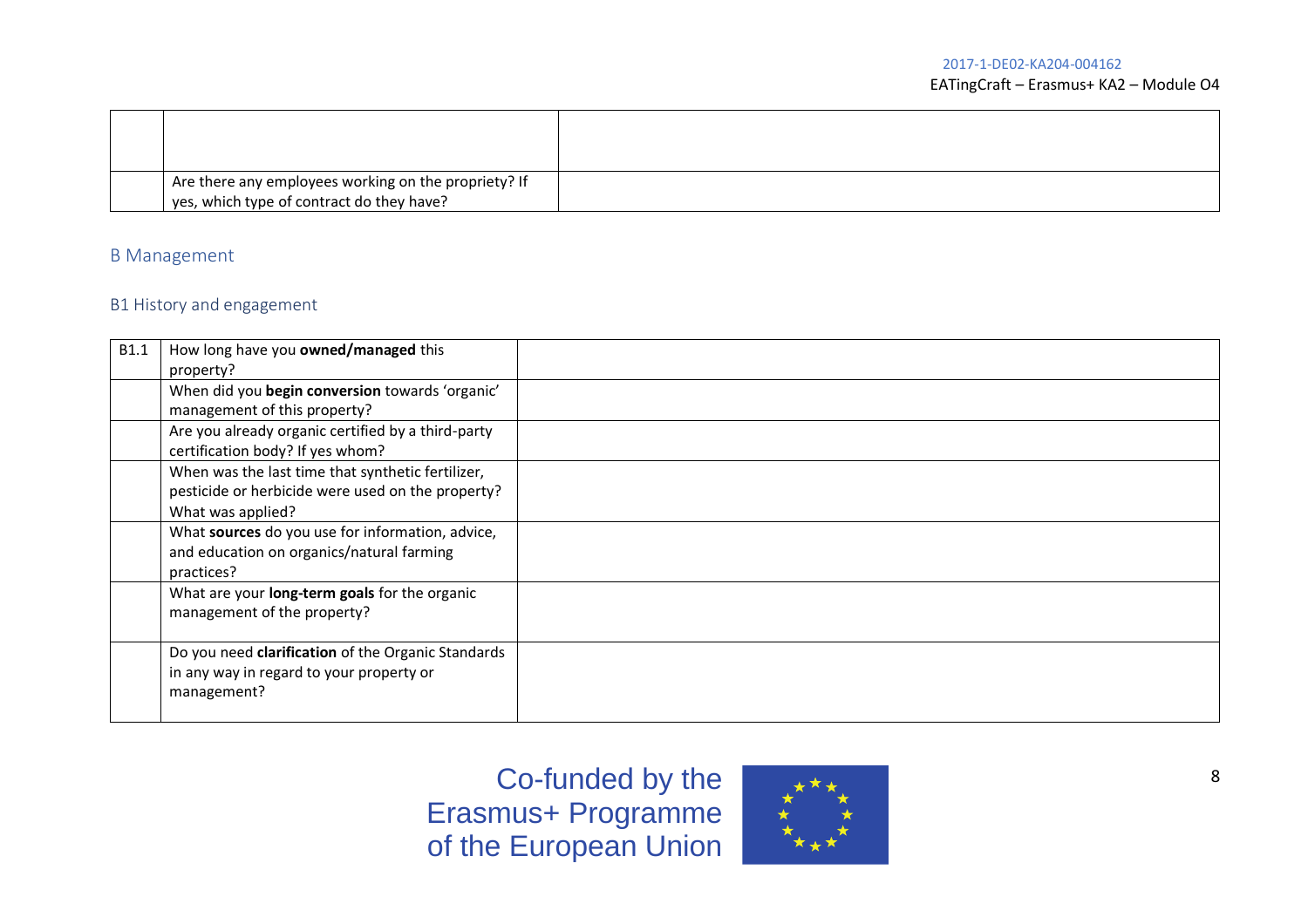| Are there any <b>other income generating</b> or hobby |
|-------------------------------------------------------|
|                                                       |
| activities carried out on the property by yourself or |
| other persons that might influence the                |
| management of the farm?                               |
|                                                       |

# *Note for the reviewers:*

*1) try to get a sense of whether the farmer knows the content of the standard, but without asking it directly.*

# B2 Soil fertility and cop management

|                  | <b>QUESTIONS</b>                                                                                                                                                                                                                                                                                                                                                                                                                                  | ANSWER/OBSERVATIONS | IN LINE WITH THE<br><b>STANDADRS AND</b><br><b>OR CAHRTER</b> |
|------------------|---------------------------------------------------------------------------------------------------------------------------------------------------------------------------------------------------------------------------------------------------------------------------------------------------------------------------------------------------------------------------------------------------------------------------------------------------|---------------------|---------------------------------------------------------------|
| B <sub>2.2</sub> | Describe the methods you use to develop and<br>maintain soil structure, fertility. List here<br>input that are applied (e.g. manure, plant<br>stimulants, compost. Include source if those<br>inputs are purchased.<br>Note for the reviewers: ask for the bottles of<br>those products and have a detailed look at<br>them (take pictures in case of doubts about<br>acceptability of components and then follow<br>up by asking experts, etc.). |                     | Yes/No/Not sure                                               |
|                  | Describe crop rotations practices including<br>fallow periods. Do you plant cover crops? Do<br>you use a cultivation register?                                                                                                                                                                                                                                                                                                                    |                     | Yes/No/Not sure                                               |

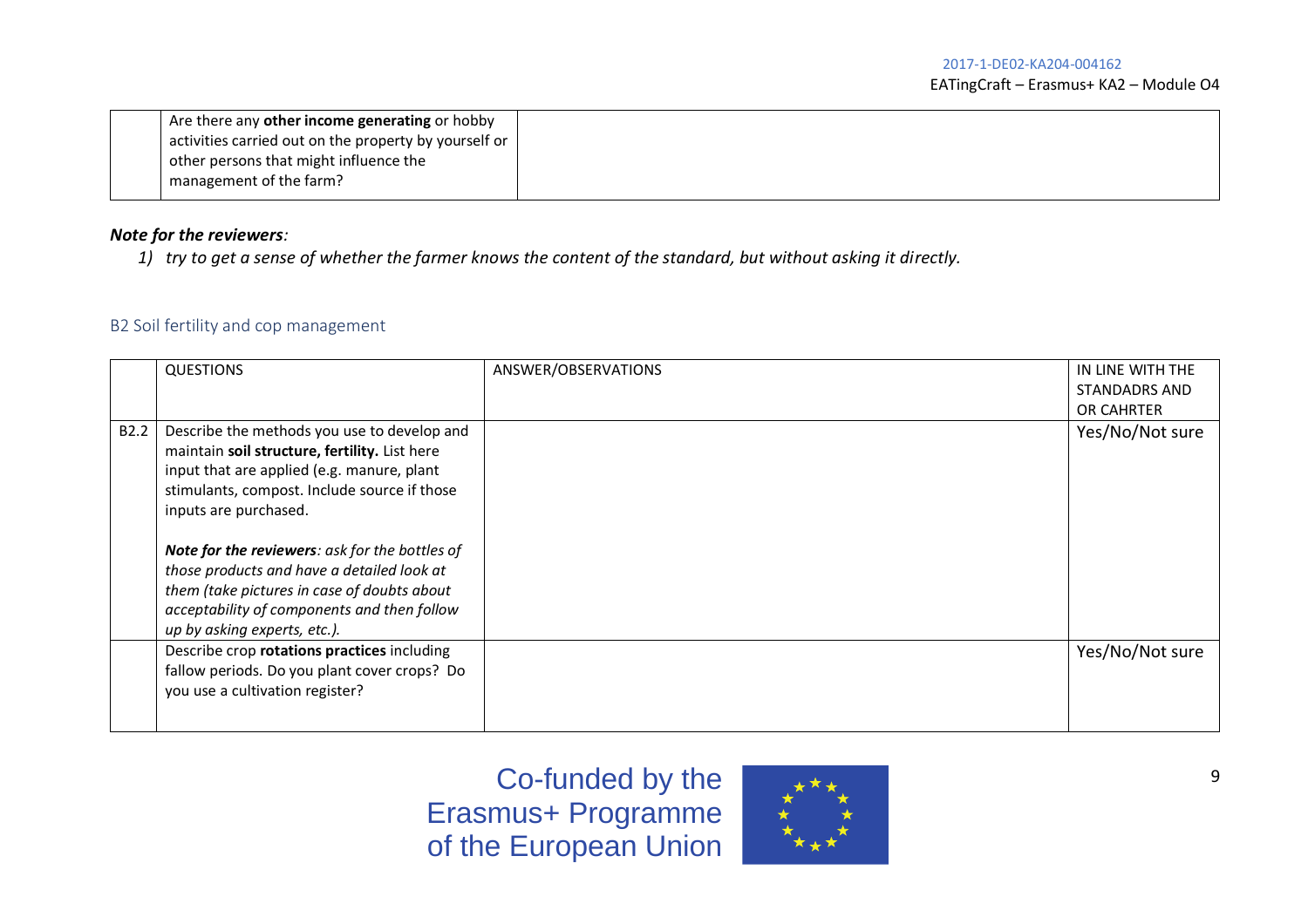| Does the farmer burn vegetation or crop<br>residues (observe signs like burned spots on<br>the farm)?                                                                                         | Yes/No/Not sure |
|-----------------------------------------------------------------------------------------------------------------------------------------------------------------------------------------------|-----------------|
| Describe any erosion or other soil problems<br>you may have on the property and how you<br>are managing them. Enquire about tillage<br>practice.                                              | Yes/No/Not sure |
| Have you had any soil tests conducted and if<br>so, provide particulars?                                                                                                                      | Yes/No/Not sure |
| Together with the farmer dig into the soil in<br>different fields. 1) Does it look and smell<br>healthy? 2) Is it very compacted? 3) Are the re<br>any worms or other signs of invertebrates? | Yes/No/Not sure |

### B3 Water Use

| <b>B3.1</b> | Name all sources of water used on the<br>property for irrigation, livestock, washing<br>crops and machinery, food processing and<br>ingredient in processed food. | Yes/No/Not sure |
|-------------|-------------------------------------------------------------------------------------------------------------------------------------------------------------------|-----------------|
|             | Have you had any water tests conducted on<br>any of the water sources listed in above, and if<br>so, provide particulars?                                         | Yes/No/Not sure |
|             | What are the methods to preserve water and<br>limit wasting?                                                                                                      | Yes/No/Not sure |

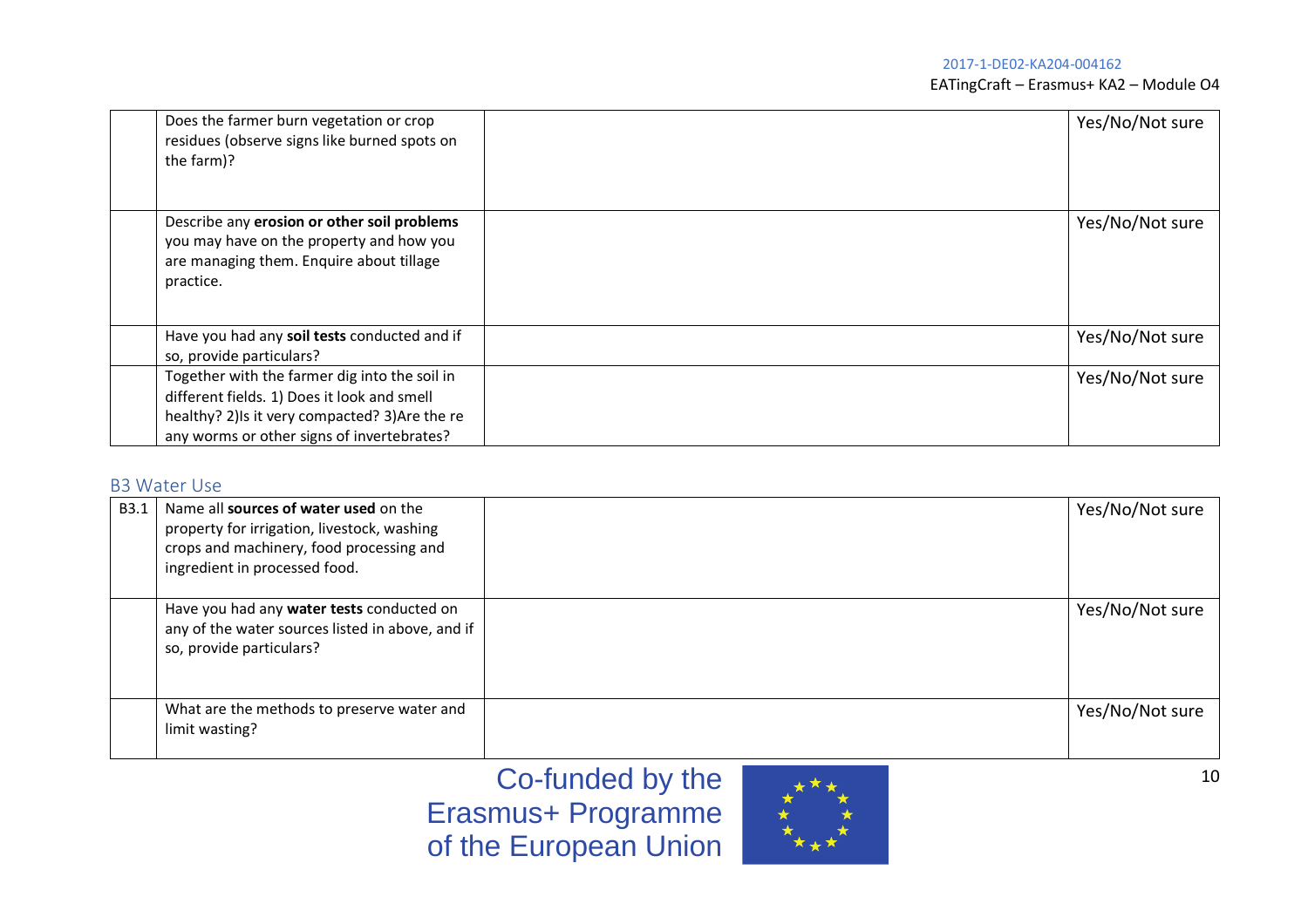# B4 Weeds management

| B4.4 | What are your biggest weed challenges?          | Yes/No/Not sure |
|------|-------------------------------------------------|-----------------|
|      |                                                 |                 |
|      |                                                 |                 |
|      | How do you manage weed pressure?                | Yes/No/Not sure |
|      |                                                 |                 |
|      |                                                 |                 |
|      |                                                 |                 |
|      |                                                 |                 |
|      | Do you use any inputs for weed control? If yes, | Yes/No/Not sure |
|      | which ones?                                     |                 |
|      |                                                 |                 |

# B5 Pests and diseases

| <b>B5.1</b> | What are your biggest challenges in terms of<br>pests and diseases?                                                                         | Yes/No/Not sure |
|-------------|---------------------------------------------------------------------------------------------------------------------------------------------|-----------------|
|             | How do you manage pests and diseases?                                                                                                       | Yes/No/Not sure |
|             | Do you use any inputs for pests and diseases<br>control? If yes, which ones?                                                                | Yes/No/Not sure |
|             | Note for the reviewers: ask for the bottles of<br>those products and have a detailed look at<br>them (take pictures in case of doubts about |                 |

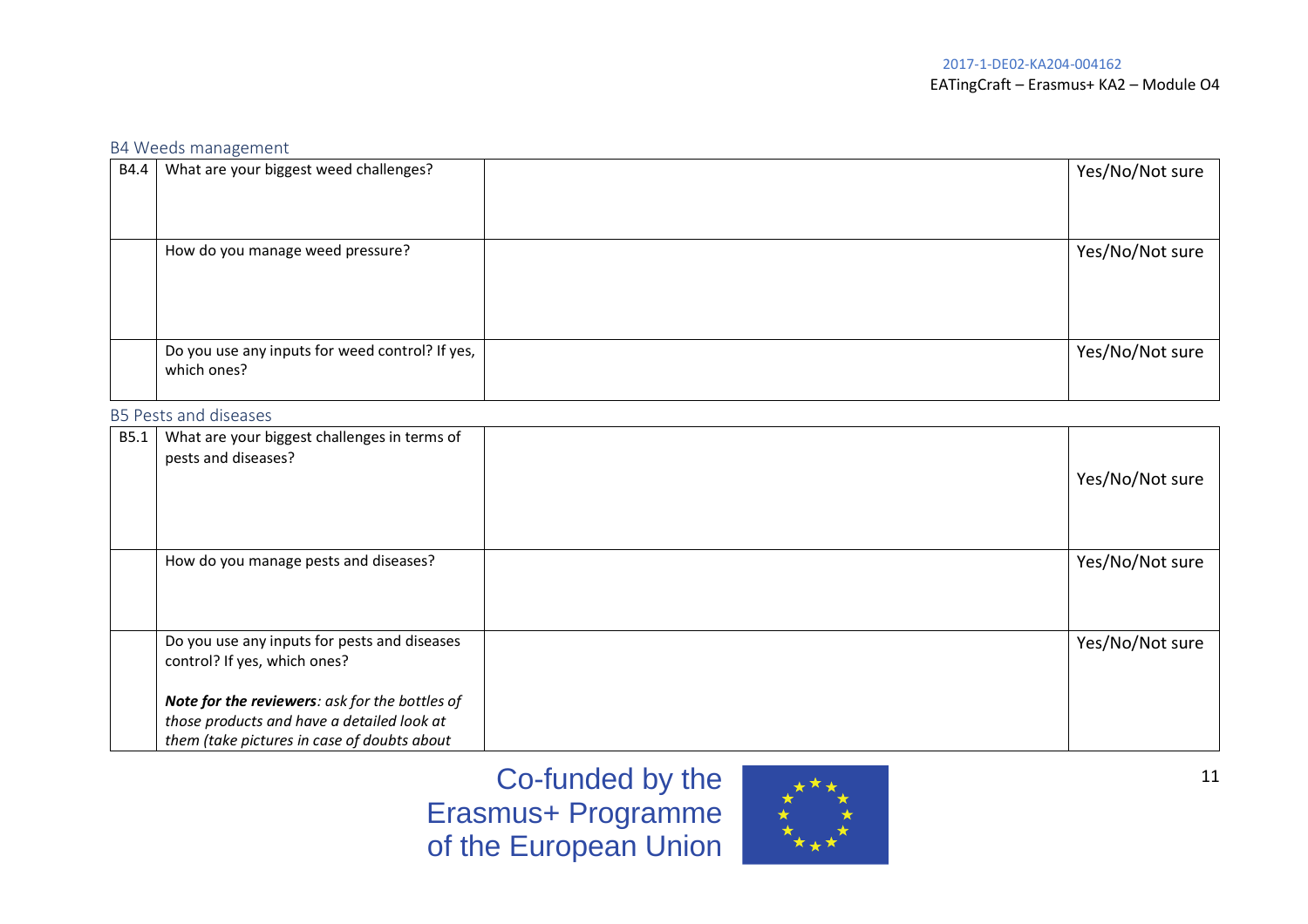#### EATingCraft – Erasmus+ KA2 – Module O4

| <br>ı tollow<br>acceptability of components and a<br>then |  |
|-----------------------------------------------------------|--|
| up by asking<br>experts<br>rts, etc.).                    |  |

# B6 Buffers

| B6.1 | Are there any sources of possible<br>contamination of your property in the<br>neighbouring areas?                                                    | Yes/No/Not sure |
|------|------------------------------------------------------------------------------------------------------------------------------------------------------|-----------------|
|      | Describe what you have done to reduce<br>possible contamination of your property? (i.e.<br>buffer zones, physical barriers like tree, shrubs<br>etc) | Yes/No/Not sure |

# B7 Biodiversity Conservation

| B7.1 | Describe how you are ensuring adequate<br>biodiversity within production areas and on the<br>property generally.                                                              | Yes/No/Not sure |
|------|-------------------------------------------------------------------------------------------------------------------------------------------------------------------------------|-----------------|
|      | Describe any wild or natural areas on your<br>property, how these are protected and/or<br>enhanced, and how they contribute to the<br>overall biodiversity of your operation. | Yes/No/Not sure |

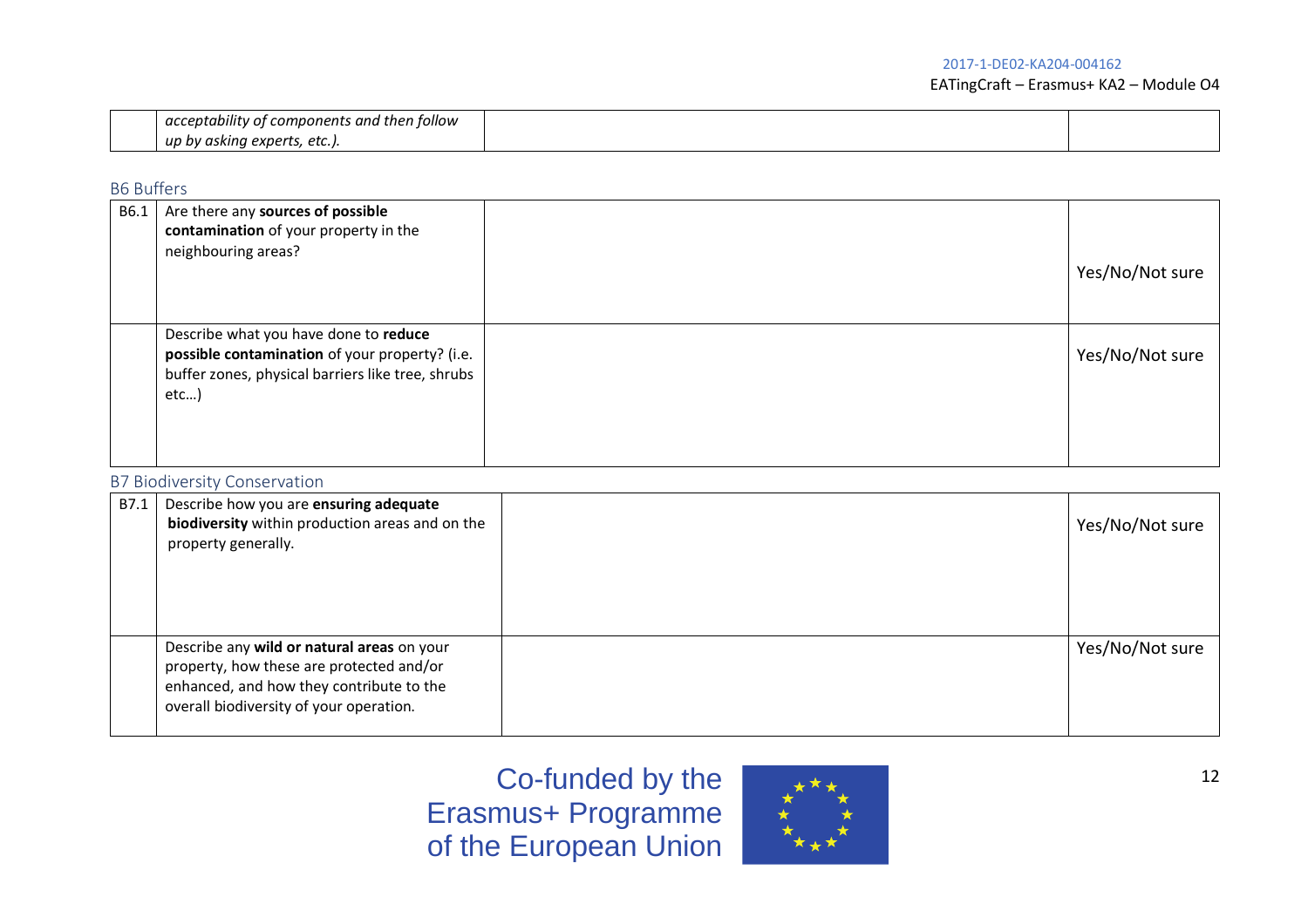## B8 Seeds and seedlings

| B8.1 | Provide details of the seeds and seedlings used.<br>How do you source them? Are you producing<br>them yourself? Are all organic? | Yes/No/Not sure |
|------|----------------------------------------------------------------------------------------------------------------------------------|-----------------|
|      | Ask to see packages and/or receipts. Check if<br>there is any risk of GMO contamination.                                         |                 |
|      |                                                                                                                                  |                 |

### B9 Value chain

| B9.1 | <b>Storage and Transportation</b>                      | Yes/No/Not sure |
|------|--------------------------------------------------------|-----------------|
|      | How is the produce stored? Is the storage area         |                 |
|      | clean?                                                 |                 |
|      | Is it stored at the farm or in other location (in this |                 |
|      | case ask name and address of the storage               |                 |
|      | locations)? How is it transported from the fields      |                 |
|      | to the point of sale?                                  |                 |
|      |                                                        |                 |
|      | If the storage is at the farm, visit the facilities    |                 |
|      | during the review.                                     |                 |
|      | Selling strategy                                       | Yes/No/Not sure |
|      | How do you sell your produce: direct selling,          |                 |
|      | street markets, CSA, box schemes, retailers etc        |                 |

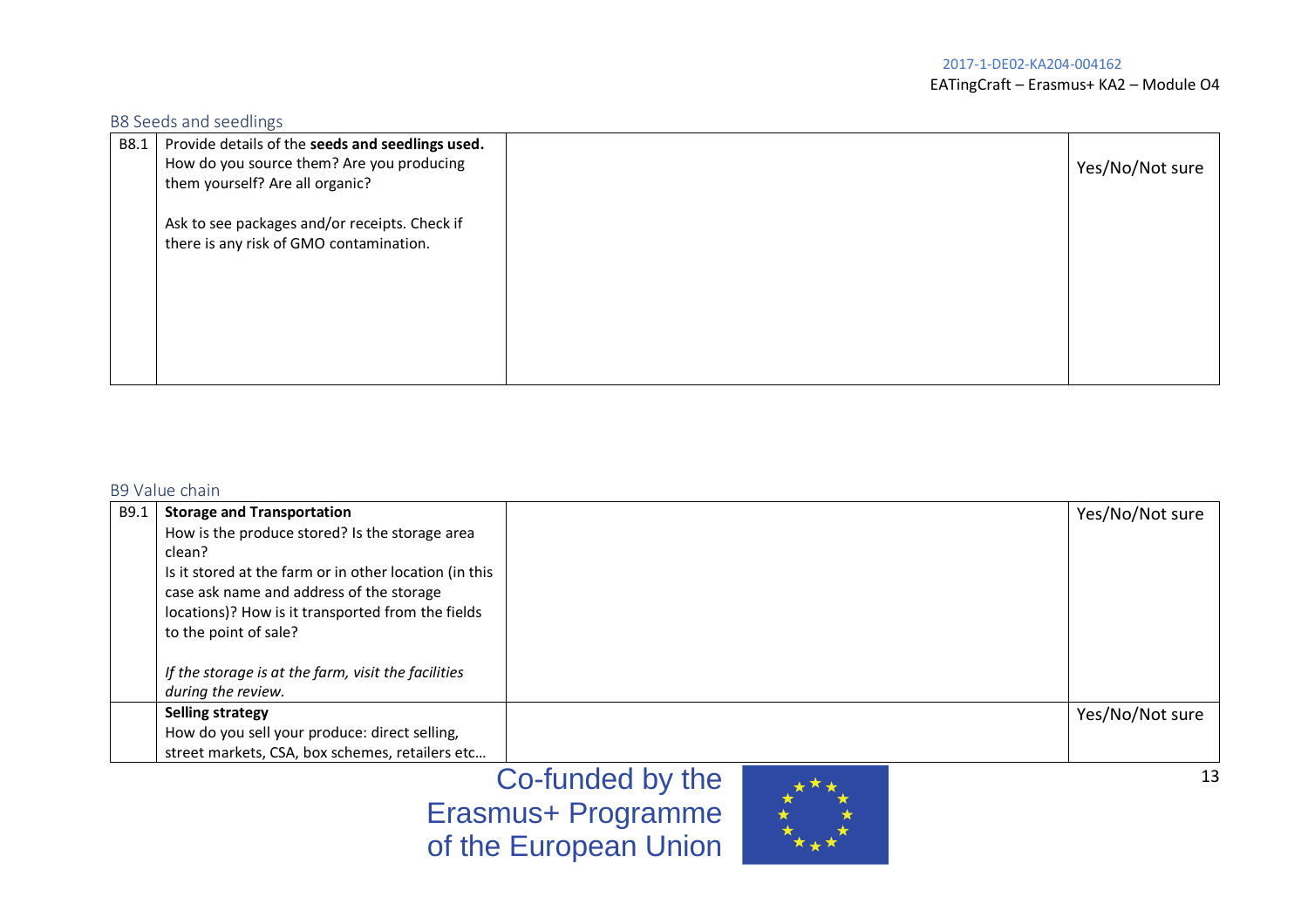#### 2017-1-DE02-KA204-004162 EATingCraft – Erasmus+ KA2 – Module O4

| Write down name and location of the selling<br>points. |                 |
|--------------------------------------------------------|-----------------|
| Purchase / resale of products.                         | Yes/No/Not sure |
| Specify the nature of the products and the             |                 |
| contact details of the supplier (s). What % of         |                 |
| turnover does the resale represent? Do you             |                 |
| communicate the name of the producer of the            |                 |
| products sold not coming from the farm? Are            |                 |
| these products from certified organic farming?         |                 |
| The quantities sold are coherent with the              | Yes/No/Not sure |
| production or the purchase of raw materials?           |                 |
| To check, proceed by selecting one final product       |                 |
| (over a year or over a period of a year); then link    |                 |
| all the related supplies, processing, volumes of       |                 |
| finished products, packaging.                          |                 |

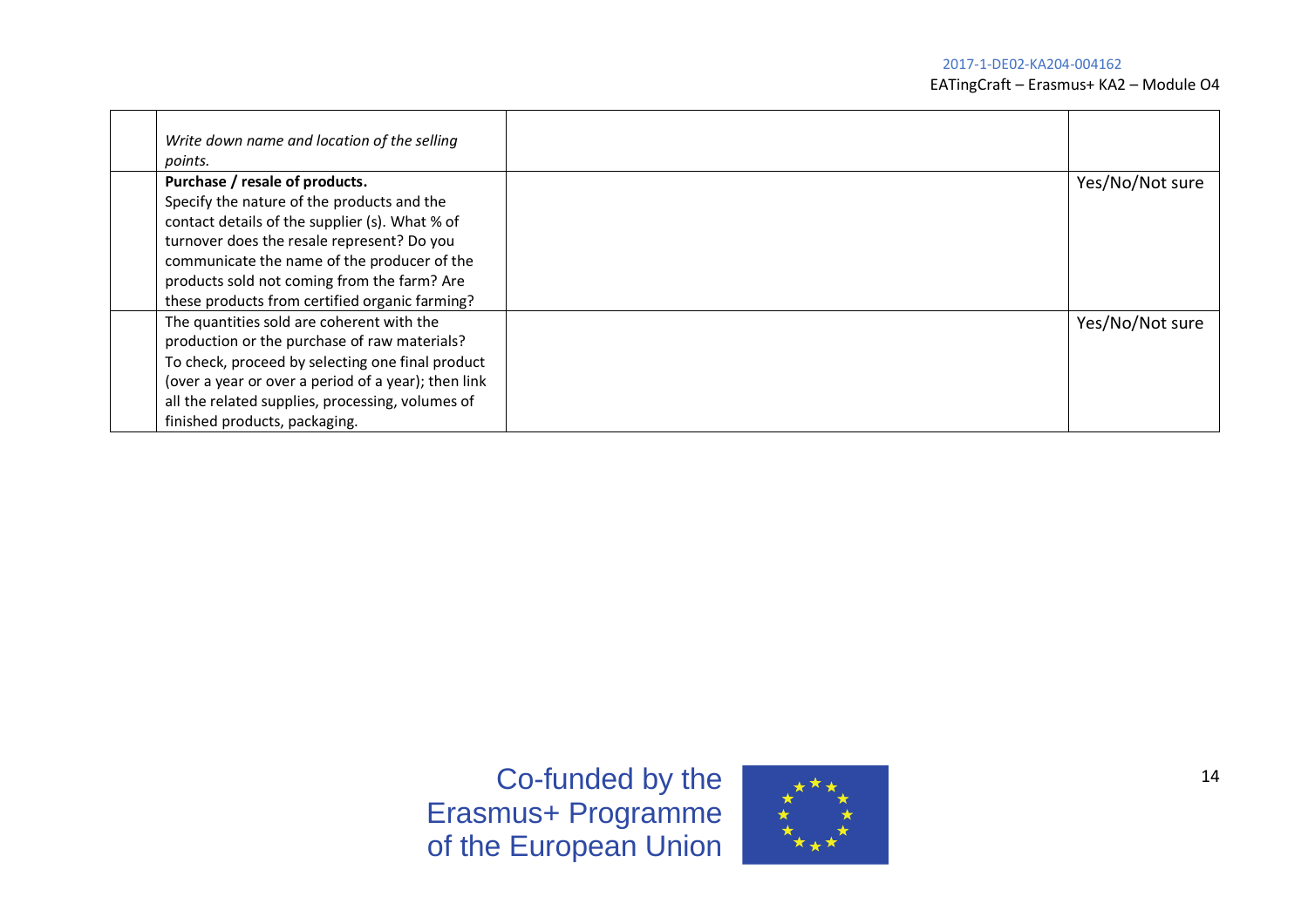# C The current year

| C1.1 | List (if any) any changes you have<br>made this year to the<br>information provided in Section<br>A and B of the previous peer<br>review report.            | Yes/No/Not sure |
|------|-------------------------------------------------------------------------------------------------------------------------------------------------------------|-----------------|
|      | List (if any) any corrective<br>actions you have taken this year<br>to address the improvements<br>requested during the previous<br>round of certification. | Yes/No/Not sure |

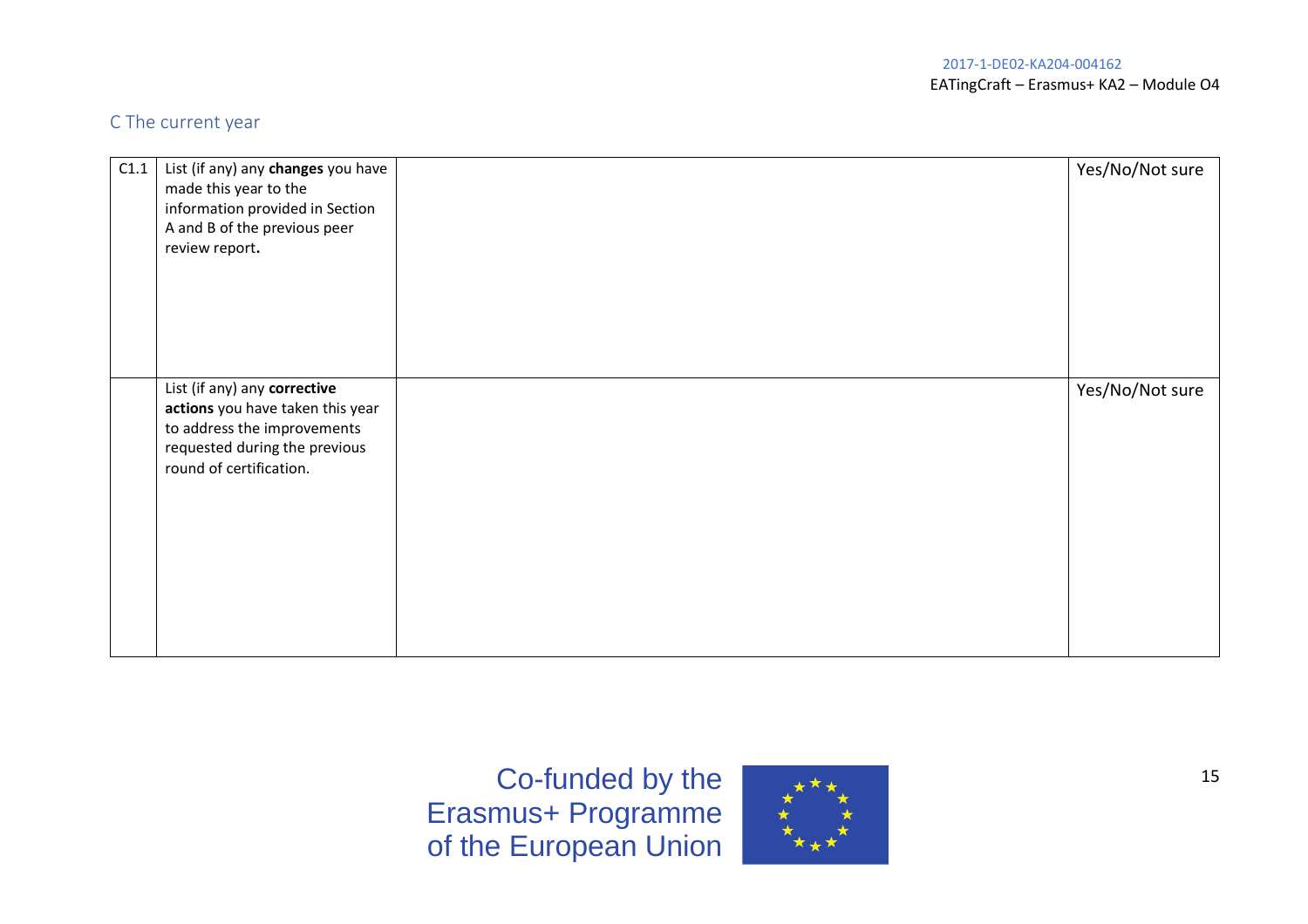# Summary Peer Review Report

#### A. Describe notable aspects of the farm operations:

| Appreciation     |  |
|------------------|--|
|                  |  |
|                  |  |
|                  |  |
|                  |  |
|                  |  |
|                  |  |
|                  |  |
| Need improvement |  |
|                  |  |
|                  |  |
|                  |  |
|                  |  |
|                  |  |
|                  |  |
| Non compliance   |  |
|                  |  |
|                  |  |
|                  |  |
|                  |  |
|                  |  |
|                  |  |
|                  |  |
| Others           |  |
|                  |  |
|                  |  |
|                  |  |
|                  |  |
|                  |  |
|                  |  |
|                  |  |
|                  |  |

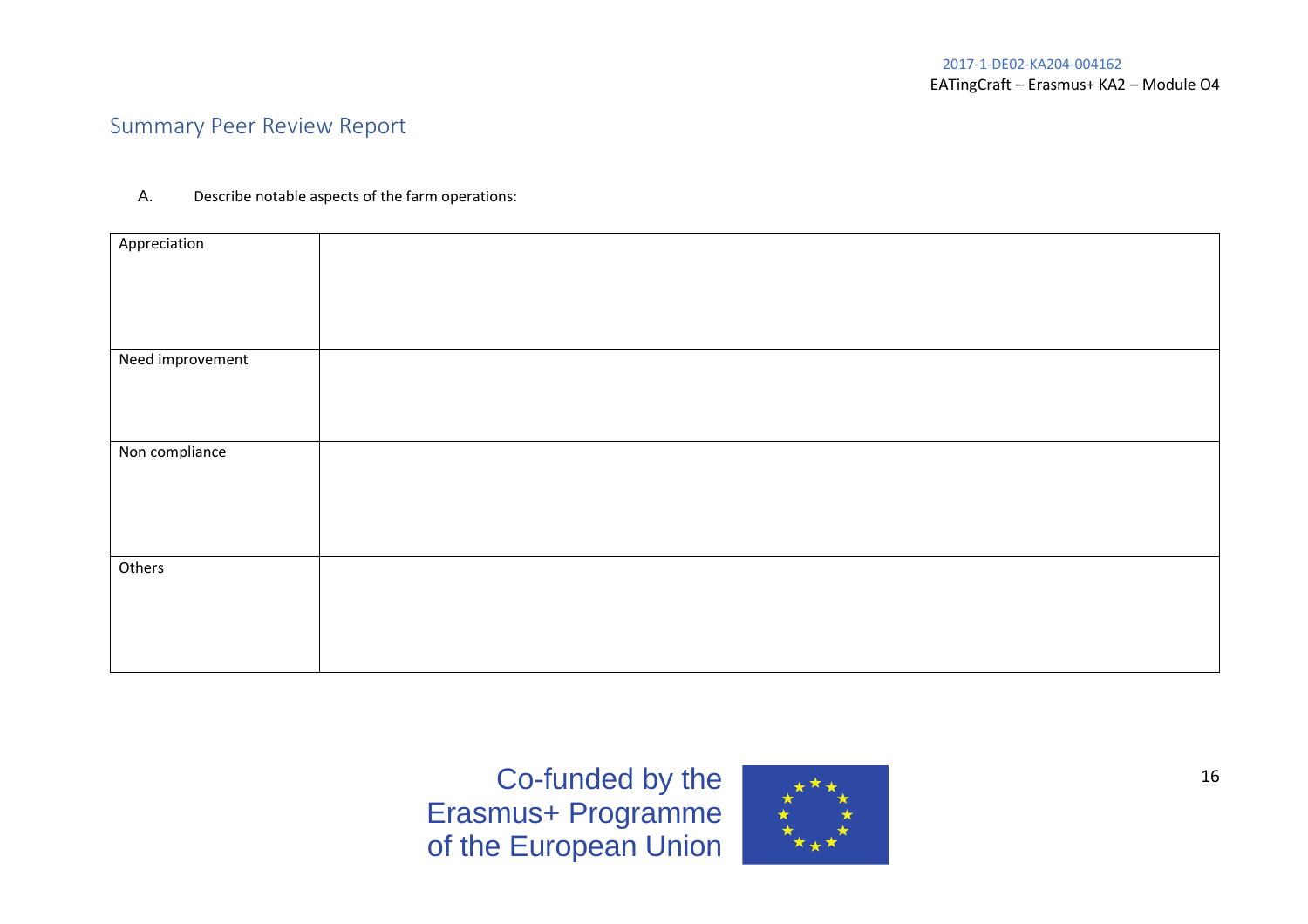B. Based on the observations and the interview with the producer the review team recommends that the status of the producer should be:

□ Approved. **<u><b>a**</u> Approved. **b** Approved **b** Approved **b** Approved **b** Approved **b** Approved **b** Approved **b** Approved **b** Approved **b** Approved **b** Approved **b** Approved **b** Approved **b** Approved **b** Approved **b** Appro

 **Approved with conditions**  Explanation:\_\_\_\_\_\_\_\_\_\_\_\_\_\_\_\_\_\_\_\_\_\_\_\_\_\_\_\_\_\_\_\_\_\_\_\_\_\_\_\_\_\_\_\_\_\_\_\_\_\_\_\_\_\_\_\_\_\_\_\_\_\_\_\_\_\_\_\_\_\_\_\_\_\_\_\_\_\_\_\_\_\_\_\_\_\_\_**\_\_\_\_\_\_\_\_\_\_\_\_\_\_\_\_\_\_\_\_\_\_\_\_\_**

 **In conversion** Start and end of conversion period:\_\_\_\_\_\_\_\_\_\_\_\_\_\_\_\_\_\_\_\_\_\_\_**\_\_\_\_\_\_\_\_\_\_\_\_\_\_\_\_\_\_\_\_\_\_\_\_\_\_\_\_\_\_\_\_\_\_\_\_\_\_\_\_\_\_\_\_\_\_\_\_\_\_\_\_\_\_\_\_\_\_\_\_\_\_\_\_\_\_\_\_\_\_\_\_**